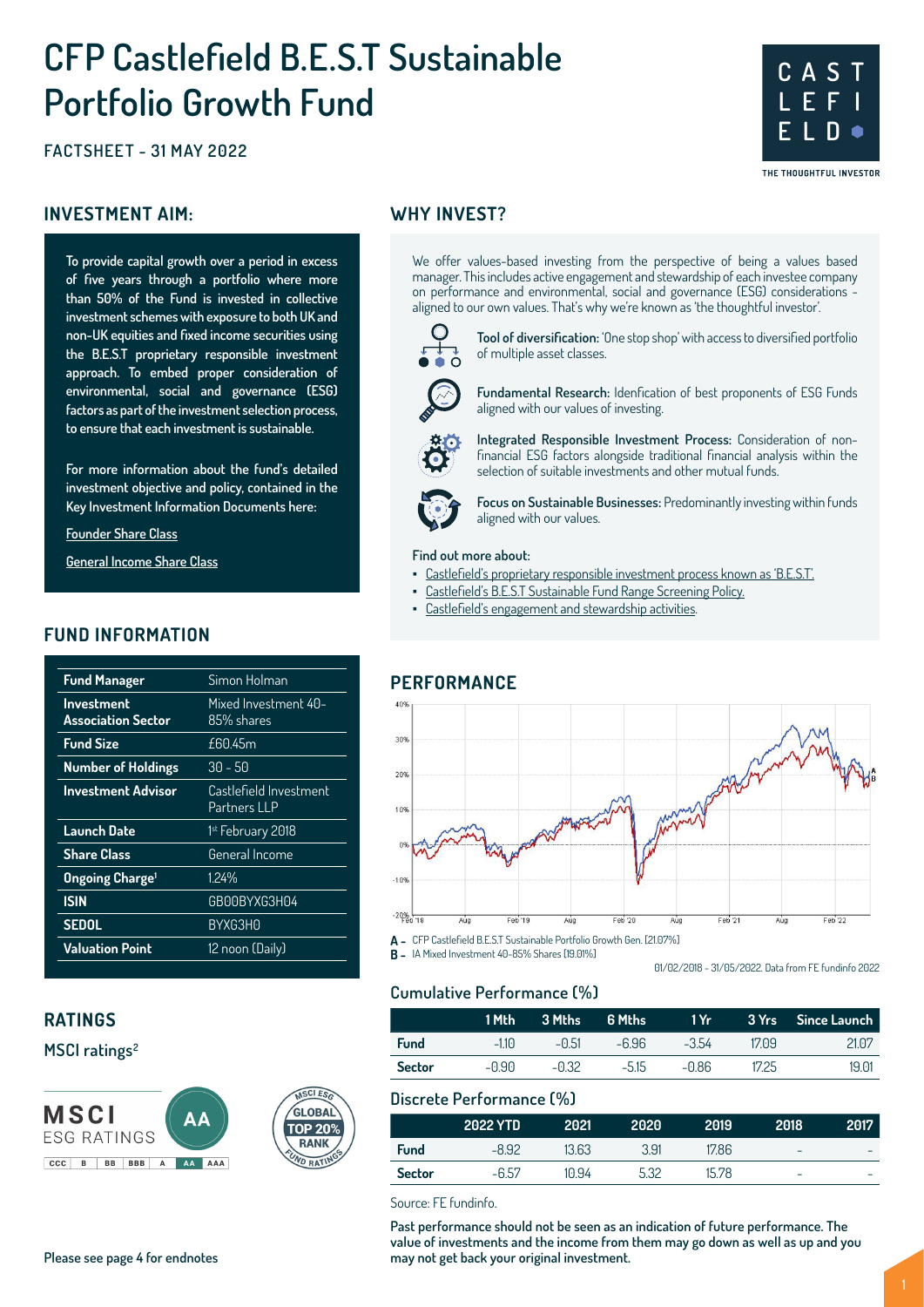## **How We Evidence the Sustainability of This Fund**

## **POSITIVE THEME ALLOCATION (%)**



Source: Castlefield

## **BETTER CARBON EFFICIENCY**

#### **Emissions per \$1M revenue**



## **MORE SOCIAL & ENVIRONMENTAL GOOD**

#### **Percentage of funds allocated to environmental and social good**



**and social good than the benchmark**

## **LOWER EXECUTIVE PAY**

#### **Comparing executive pay to employee pay**



## **LESS SOCIAL & ENVIRONMENTAL DAMAGE**

#### **Percentage of funds that create environmental and social harm**





**Fewer investments that create environmental and social harm than the benchmark**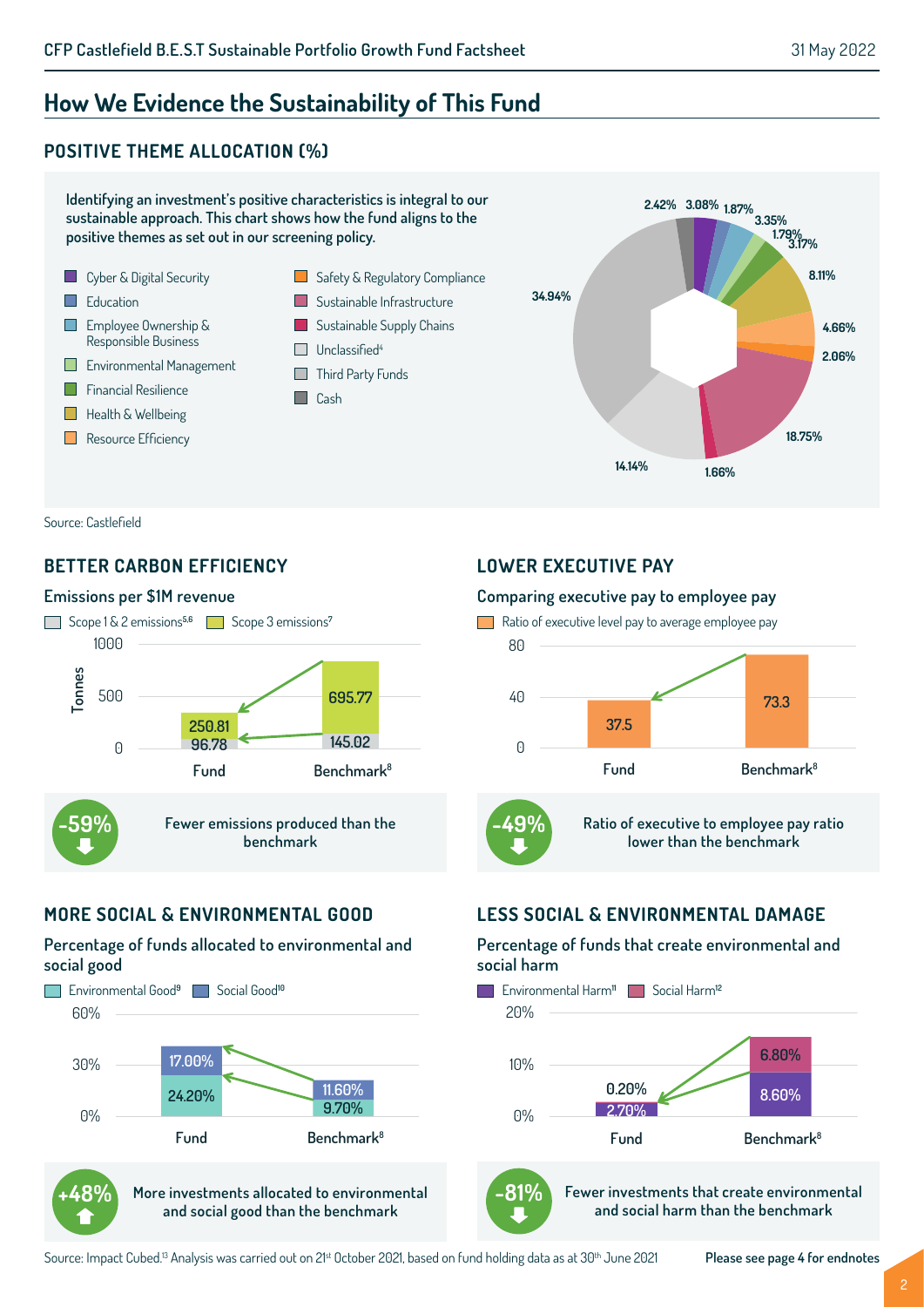## **FUND COMPOSITION**

| Top Ten Holdings (%)                                               |       |
|--------------------------------------------------------------------|-------|
| CASTLEFIELD B.E.S.T SUSTAINABLE UK<br><b>OPPORTUNITIES FUND</b>    | 10.29 |
| CASTLEFIELD B.E.S.T SUSTAINABLE UK<br>SMALLER COM FUND             | 9.61  |
| CASTI FFIFI D B F S T SUSTAINABLE<br>INCOME FUND                   | 8.59  |
| FIRST SENTIER INVEST STEWART<br><b>WORLDWIDE SUSTAINABILITY FD</b> | 8.31  |
| CASTLEFIELD B.E.S.T SUSTAINABLE<br>FUROPFAN FUND                   | 6.93  |
| FP WHEB ASSET MANAGEMENT<br>SUSTAINABILITY FUNDS SICAV             | 5.99  |
| CASTLEFIELD REAL RETURN FUND                                       | 5.27  |
| RATHBONE ETHICAL BOND FUND                                         | 3.87  |
| ROYAL LONDON BOND FUNDS II ICVC<br>FTHICAI BOND FUND               | 3.51  |
| FIRST SENTIER RESPONSIBLE LISTED<br>INFRASTRUCTURF FUNDS           | 3.48  |

#### **Sector Allocation (%)**

| <b>Global Equity</b>   | 28.84 |
|------------------------|-------|
| <b>UK Equity</b>       | 28.49 |
| <b>Fixed Income</b>    | 14.40 |
| Renewable Energy       | 10.96 |
| Alternative            | 6.44  |
| Infrastructure         | 4.54  |
| Real Estate Investment | 3.91  |
| Cash                   | 242   |
|                        |       |

## **GENERAL INFORMATION**

| <b>Authorised Corporate</b><br>Director | ConBrio Fund Partners<br>I imited            |
|-----------------------------------------|----------------------------------------------|
| <b>Depositary</b>                       | NatWest Trustee &<br>Depositary Services     |
| <b>Fund Administrator</b>               | The Northern Trust<br>Company                |
| <b>Shareholder Services</b>             | <b>SS&amp;C Financial Services</b><br>Europe |
| <b>CITI Code</b>                        | ONCD                                         |
| <b>ISA Eligible</b>                     | Yes                                          |
| Minimum Investment                      | £500.00                                      |
| <b>Initial Fee</b>                      | £0.00                                        |
|                                         |                                              |

## **INVESTMENT TEAM**

#### **Lead Manager**



**Simon Holman Fund Manager Partner, Investment Management** MA (Hons), MSc, CFA, MCSI, ASIP

I'm Simon Holman, a partner at Castlefield and a member of our investment management team. I spent several years as an equity analyst and fund manager at Aegon asset management before joining Castlefield where I'm lead manager of the Castlefield B.E.S.T Sustainable Portfolio Funds. I'm a charter holder (Chartered Financial Analyst) of the CFA Institute.

#### **Investment Managers**



**David Elton Partner, Investment Management** BSc (Hons), IMC, Chartered MCSI, CFA



**Mark Elliott**

**Partner, Head of Investment Management** MChem (Hons), Chartered MCSI, CFA



**Rory Hammerson Partner, Investment Management** MA (Hons), CEFA

## **CONTACT INFORMATION**

**Individual Investors Client Services & Dealing:**  t<sup>∂</sup> (UK) 0330 123 3716 (Overseas) +44 203 975 1021

## **Professional Investors Castlefield Investment Partners LLP: 0161 974 0407**  $\boxtimes$  enquiries@castlefield.com

#### **Authorised Corporate Director**

**ConBrio Fund Partners Limited:** 111 Piccadilly, Manchester M1 2HY

**ौ** 0161 233 4555

funds@conbriofunds.com

ConBrio

## **HOW TO INVEST**

Details of how to invest, application forms and other supporting documents are available from our website here.

### **Platform Availability**

The Aegon Platform, Aberdeen - Elevate, AJ Bell, Aviva Wrap, James Hay, M&G Wealth, Novia, Pershing, Transact